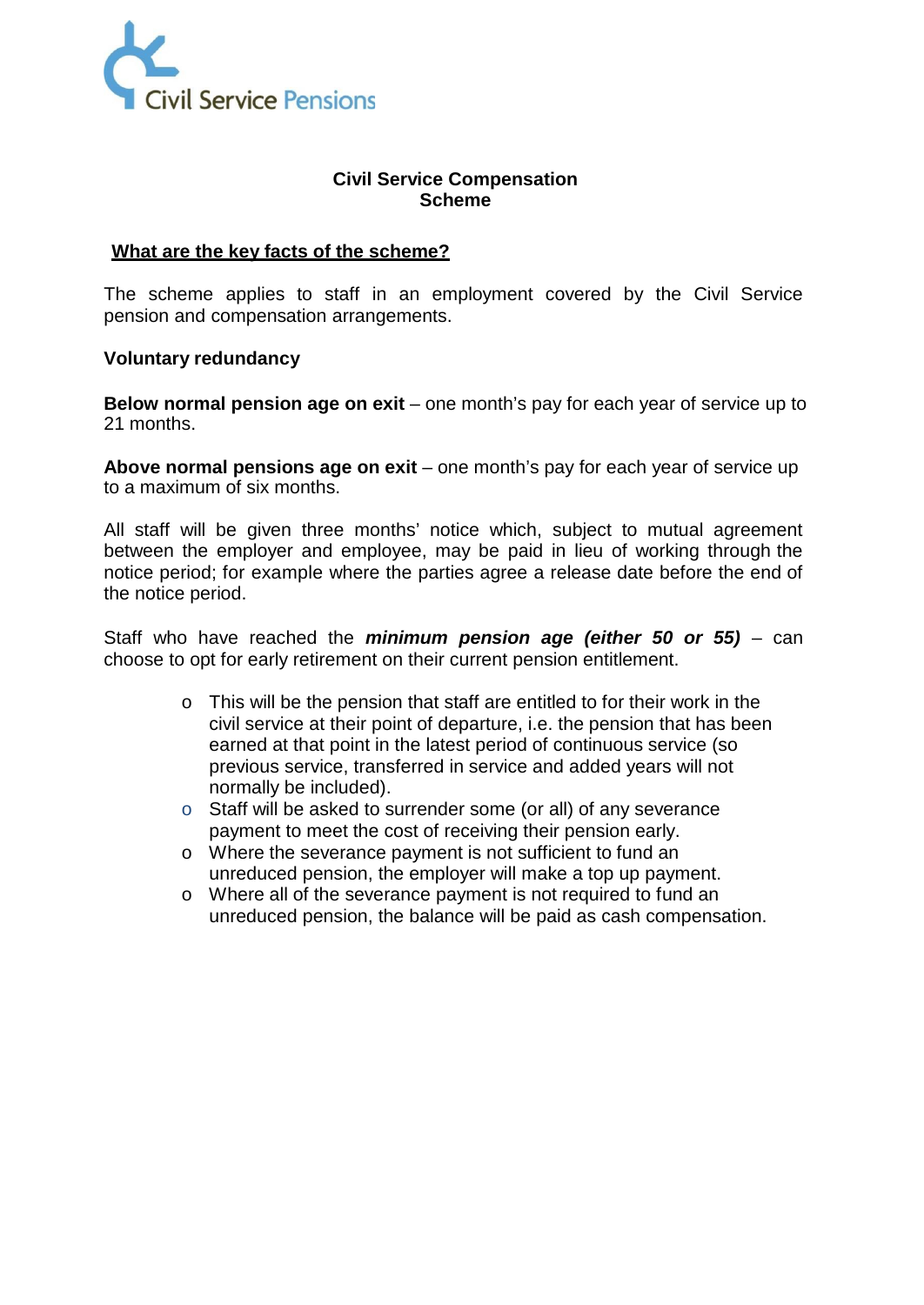

## **Compulsory redundancy**

One month's pay per year of service up to 12 months. All staff who may face compulsory redundancy will first have had the opportunity to exit under voluntary redundancy terms where it will have been made clear to them that they are at risk of redundancy.

- o Under the terms voluntary redundancy (1 month's pay for each year of service up to a maximum of 21 months) must be offered when there is a risk to an individual of compulsory redundancy following the start of formal consultation.
- $\circ$  In the event that an individual, who has been informed that their post is at risk following the start of formal consultation, does not apply for the voluntary terms and is then subsequently selected for compulsory redundancy, then the compulsory redundancy terms will apply. There will be no further opportunity to apply for voluntary terms.

## **Voluntary exit**

Where departments wish to run a voluntary exit scheme before commencing formal consultation on compulsory redundancy, they will have some discretion over the terms on offer. Any such scheme will require Cabinet Office approval before departments embark on consultation.

Departments will need to run a further voluntary redundancy scheme, where they will not have discretion over terms, open to all staff at risk of redundancy before they make anyone compulsorily redundant.

## **Protection for the lower paid**

**All staff earning less that £23,000 (on FTE basis) will be treated as if they earn £23,000 for the purpose of calculating redundancy payments**. An individual paid £19,000 per year (FTE) will have their payment calculated as if they were paid £23,000 instead. We are describing this as a "deemed salary". This protection will be automatically applied in voluntary redundancy and compulsory redundancy cases. Employers will have discretion to offer such protection in the case of voluntary exits.

## **Limiting payments to the higher paid**

There will also be an upper pay threshold of £149,820. **Staff will have their salary capped at this figure for the purpose of calculating redundancy payments.**

> o For example, an individual working full time earning £160,000 would have their redundancy pay calculated on a salary of £149,820.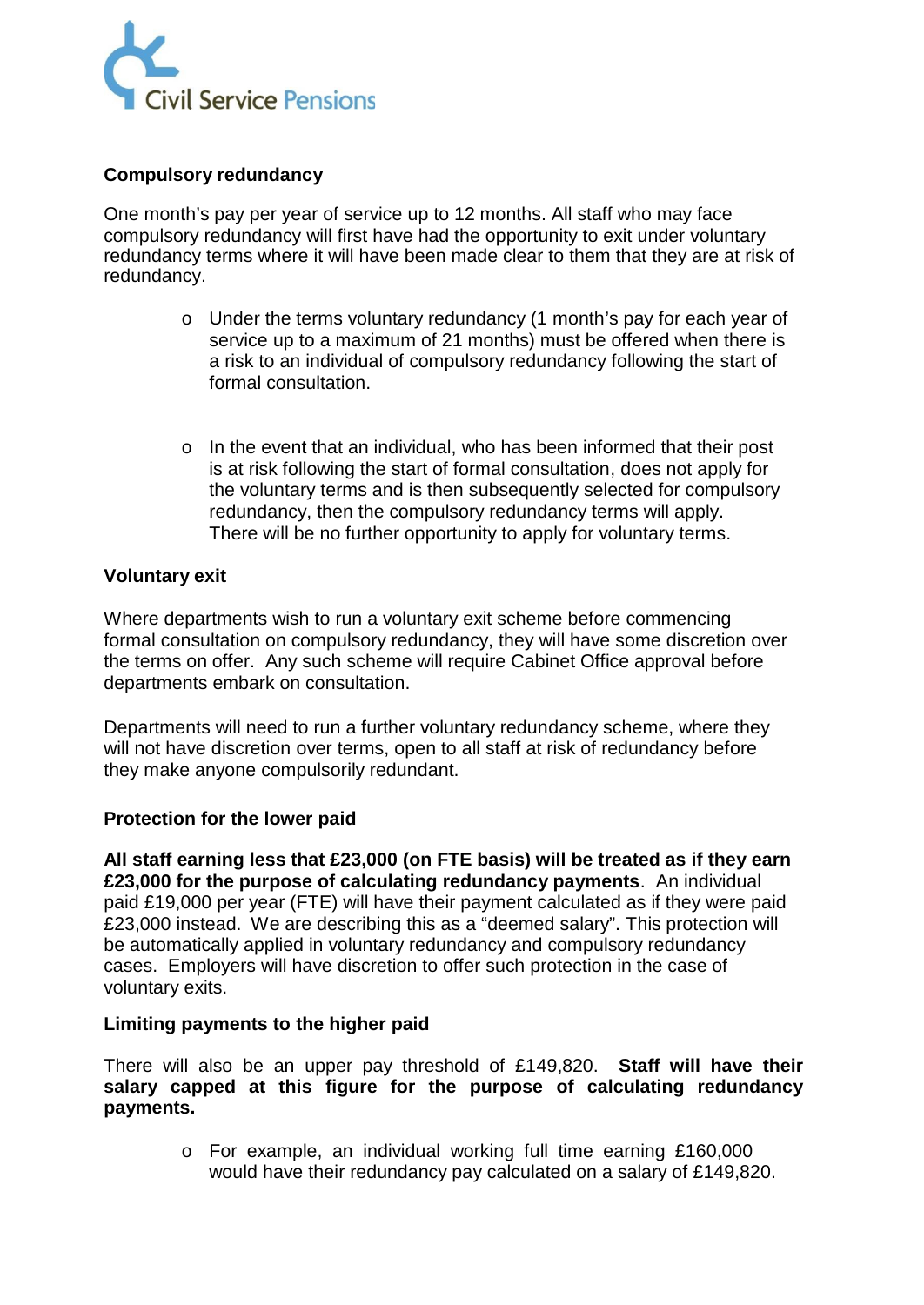

# **Tax and deductions**

The first £30,000 of redundancy payments will be tax free. Notice periods will be taxed at the usual rate and National Insurance contributions will also be payable.

## **Scheme Summary**

| <b>Element of the</b>          | <b>Voluntary</b>  | <b>Compulsory</b>     |
|--------------------------------|-------------------|-----------------------|
| <b>Civil Service</b>           | redundancy        | redundancy            |
| <b>Compensation</b>            |                   |                       |
| <b>Scheme</b>                  |                   |                       |
|                                |                   |                       |
| <b>Tariff</b>                  | 1 month's pay per | 1 month's pay per     |
|                                | year of service   | year of service       |
| Cap for those                  | 21 months' pay    | 12 months' pay        |
| below pension age <sup>3</sup> |                   |                       |
| Cap for those                  | 6 months' pay     | 6 months' pay         |
| above pension age              |                   |                       |
| Lower paid                     | Must be applied   | Must be applied       |
| protection (the                |                   |                       |
| £23,000 salary)                |                   |                       |
| Higher paid cap                | Must be applied   | Must be applied       |
| Early access to                | Must be permitted | Can not be            |
| unreduced                      |                   | permitted             |
| pension <sup>4</sup>           |                   |                       |
| <b>Notice Period</b>           | 3 months          | 6 months <sup>5</sup> |

 $3$  Subject to any tapering

 $4$  Pensions are usually reduced if they are taken before normal pension age to reflect the fact that they are paid for longer. Early accessto an unreduced pension is permitted on voluntary redundancy subject to surrender of some or all of the severance payment.

 $<sup>5</sup>$  Individuals should discuss their circumstances with their HR team as entitlement may be greater depending</sup> on length of service and contract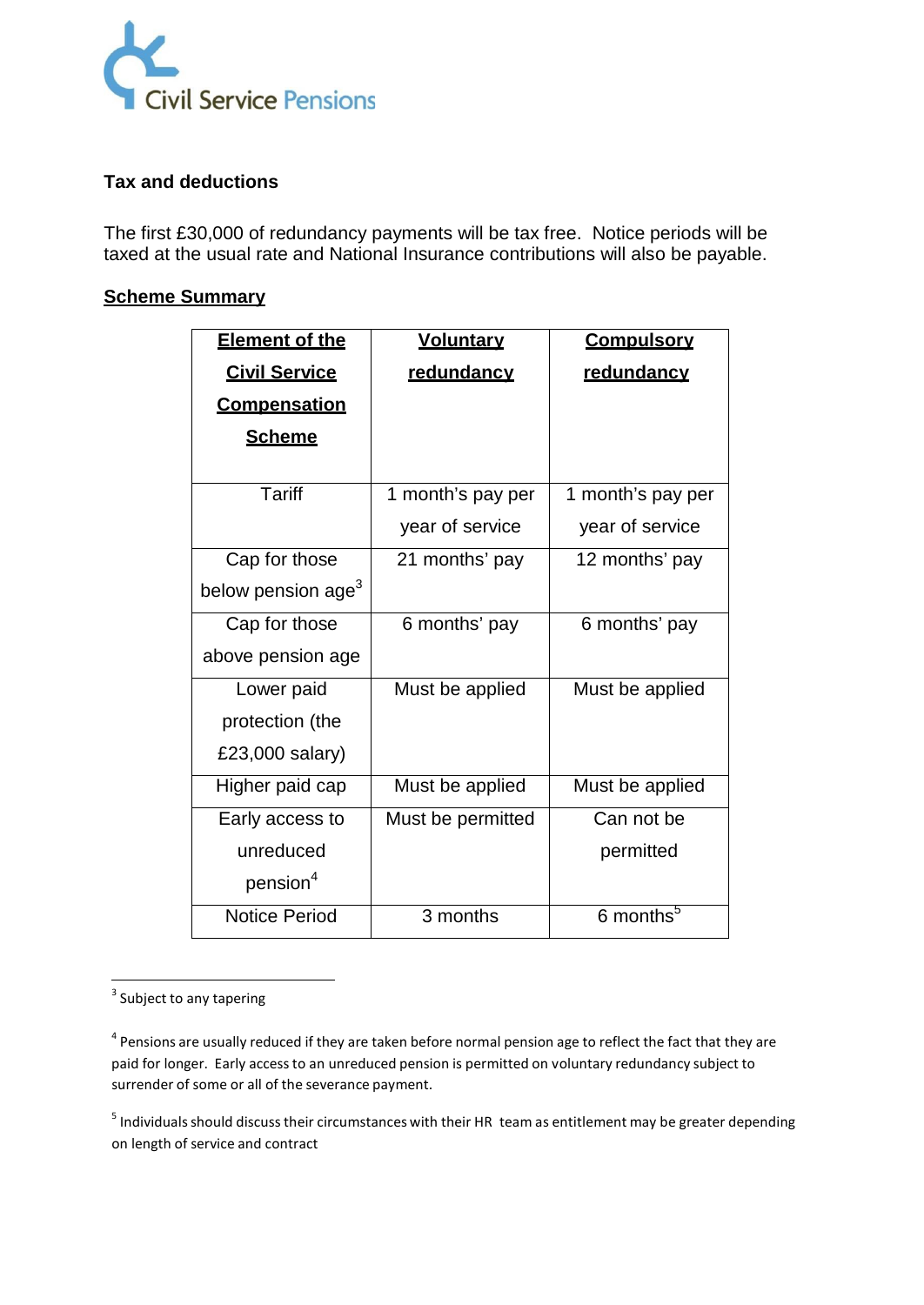

# **Q&A**

#### **Can the compensation tariff be varied?**

Departments can not offer more than 21 months' pay for voluntary redundancies and 12 months' pay for compulsory redundancies but where departments wish to run a voluntary exit scheme before commencing formal consultation on compulsory redundancy, they will have some discretion over the terms on offer. However, Cabinet Office approval will be required before embarking on any consultation.

#### **Are there any circumstances in which a Department can go straight to compulsory redundancies if timing requires?**

Departments cannot go straight to compulsory redundancies. They would need to commence formal consultation with the trade unions before identifying those at risk of redundancy. Employers must provide staff with an opportunity to exit under the voluntary redundancy terms making clear to individuals that they are at risk of compulsory redundancy. Individuals must also be provided with clear timelines of the process.

#### **Do people who applied for voluntary redundancy terms preserve a right to these if later selected for compulsory redundancy.**

Staff who applied for, but were not chosen, for departure under voluntary redundancy terms will be offered the opportunity to exit under voluntary redundancy terms if they are later selected for compulsory redundancy **as part of the same exercise**. The right to the voluntary redundancy terms only applies for the exercise in which the individual volunteered. If there is a further round of redundancies the person will need to apply again to be able to leave under the voluntary redundancy terms.

## **We understand that compensation to staff over normal pension age (60 in classic/premium, 65 in nuvos and state pension age in alpha) will be limited to 6 months' salary. Is this discrimination on the grounds of age?**

We do not believe that it is discriminatory. The purpose of the scheme is to provide a proportionate financial cushion to those who lose their jobs. There is less need for that financial cushion when an employee is able to draw a pension during the time they are looking for new employment.

## **Will there be any restriction on payments to staff who are close to the normal pension age?**

There will be a degree of tapering of the award so that those who are particularly close to pension age are not advantaged over those who have reached pension age. Therefore the cap on the number of months' pay can not be any larger than the time to normal pension age (rounded to the nearest whole month) plus six months. Therefore someone with a pension age of 60 leaving under voluntary redundancy at age 59 years and 3 months will be able to receive a maximum payment of 15 months' pay (9 months for the time remaining until 60, plus the 6 months maximum that could be paid to those past pension age).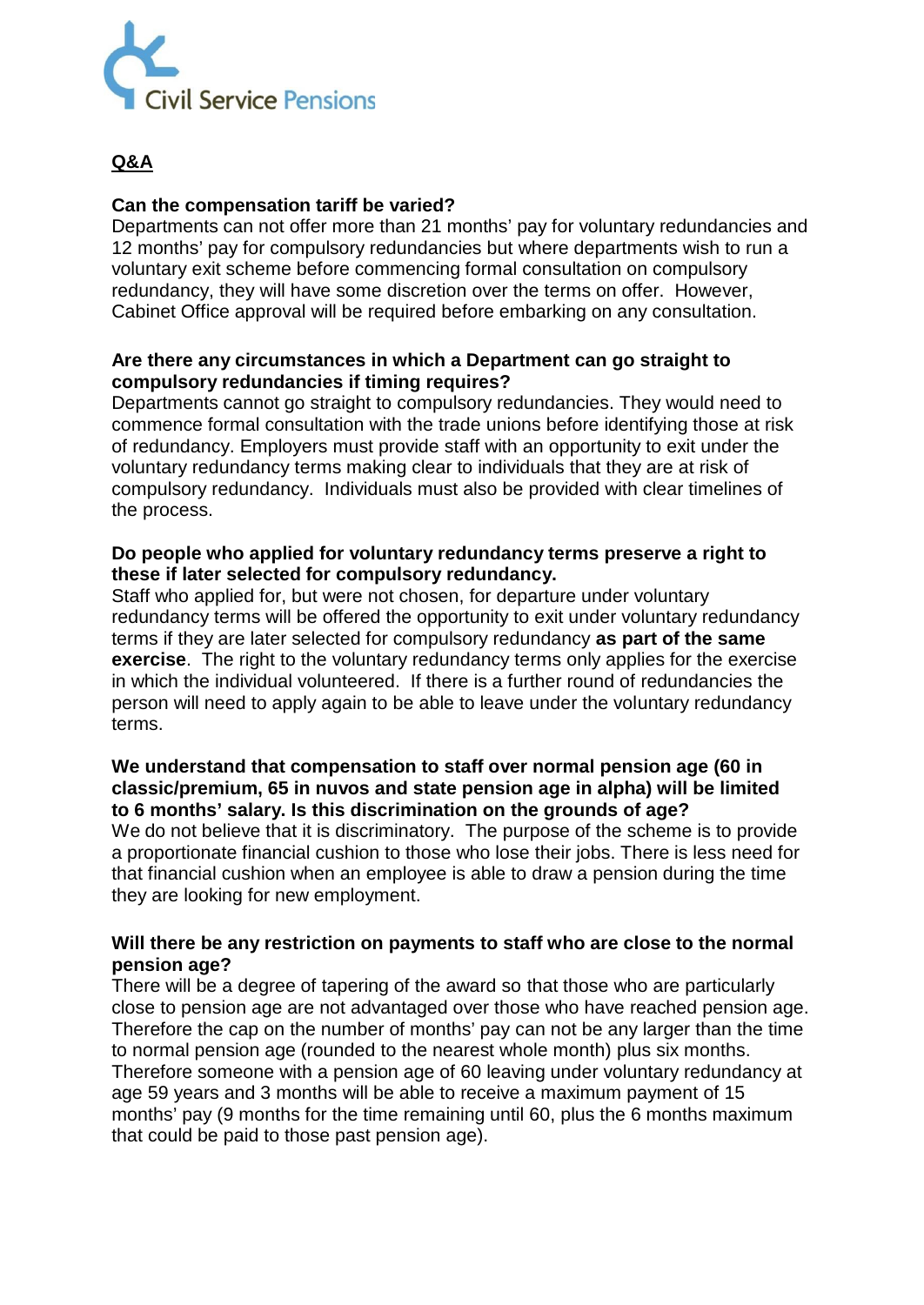

## **Is service to be based on the latest period of unbroken service?**

Service will be based on the latest period of unbroken service but it excludes any years brought into the pension scheme from other employment and any purchased added years or added pension. Where employers wish to take into account other periods of service they will need to seek approval from the Cabinet Office. Where an individual has joined the Civil Service as a result of a TUPE transfer their total service will be used to reflect their TUPE-protected terms.

#### **How would the terms apply to part-timers?**

The calculation will be based on the full time equivalent rate of pay and pro-rated service. For example working for 2.5 days per week for four years will count as two years of service.

In addition there are limits to the maximum benefits that part-time workers can receive so that they do not receive disproportionately more than full-time workers.

#### **Will I have to repay my compensation payment if I re-join the Civil Service?**

You will have to repay a proportionate part of your compensation payment if you join any employer covered by the Civil Service Compensation Scheme. You will not, currently, need to repay if you join another public sector employer (although this may change in the future). No repayment will be required if you find work in the private sector. Departments wishing to re-employ a member of the senior civil service for a period covered by a compensation payment will require CO approval.

#### **What happens to my pension lump sum if I opt for early retirement? Is it surrendered to meet the cost of taking the pension early?**

Members in classic and classic plus receive an automatic pension lump sum. This is three times the classic pension and is paid out in full when the pension is put into payment. If you leave on voluntary redundancy and opt for early retirement on an unreduced pension you will be asked to surrender some (or all) of any severance payment to meet the cost of receiving your pension early. Only the severance payment is surrendered to meet the cost of taking the pension early.

## **How much severance payment is likely to be required to meet the cost of taking the pension early?**

The cost of taking the pension early depends on age and length of service. The further from normal pension age the higher the cost is. The more service in the scheme the higher the cost.

A calculator can be used to give an indication of the likely cost of taking the pension early, a calculator is available at <http://www.civilservicepensionscheme.org.uk/members/member-calculators/>

## **I have already taken partial retirement, what impact will this have on benefits?**

The act of partial retirement does not affect redundancy benefits; full current reckonable service will be used in the calculation.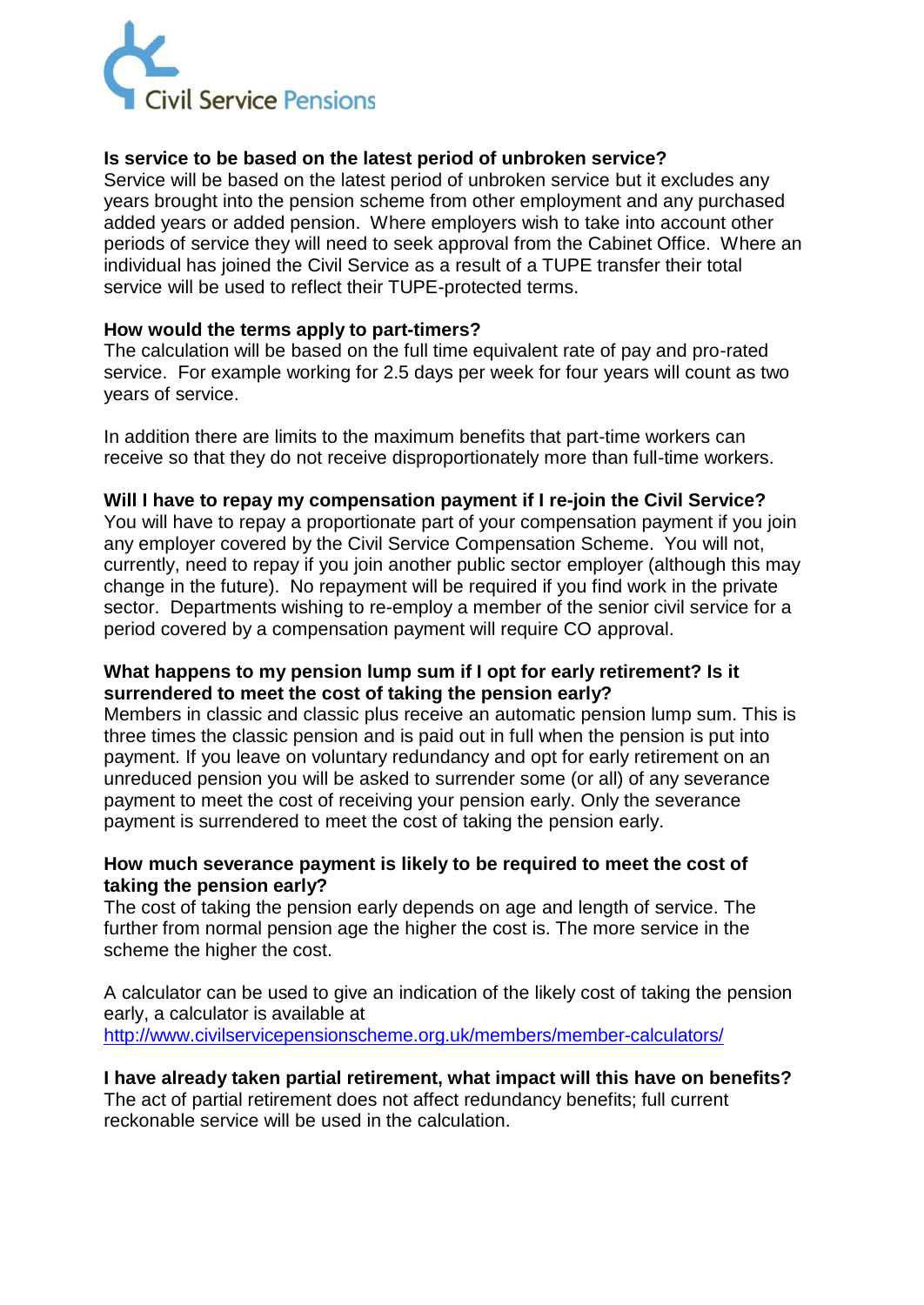

## **Why are voluntary terms more generous than compulsory terms?**

The government believes that this approach is most likely to allow departments and other bodies to run orderly departure exercises. However no individual will depart on compulsory terms without being offered the option to take voluntary terms. A principal aim will be to minimise the number of departures on compulsory terms.

# **Is it possible that my application for voluntary terms could be rejected and I could then be selected for redundancy and forced to leave on compulsory terms?**

No.

#### **Will leaving on voluntary terms impact on my ability to claim social security benefits or on insurance policies?**

This will depend on the circumstances involved and the rules or policy wording in each case.

#### **What are the notice provisions?**

Departures on voluntary terms will be subject to three months' notice. Subject to mutual agreement between the employee and employer this may be paid in lieu of working the notice period.

Departures on compulsory terms will be subject to six months' notice unless the individual has a contractual right to a different period of notice.

## **Examples:**

- **Phil** works full time on £17,467. He is 48 and has accumulated 24 years of service. His employer decides to run a voluntary redundancy scheme. Phil will be eligible (if selected) to a payment of 21 months salary (the upper limit of the scheme) together with three months' notice. However, as his salary is below £23,000, any actual payment would be 21 months of £23,000 per year (therefore a payment of  $£40,250 -$  the first  $£30,000$  is tax free plus a further three months' notice at his salary of £17,467 (subject to usual tax, pension and NI deductions).
- **Bob and Jane** work full time, are both 35, have accumulated 15 years' service and are both paid £20,650 per year. With Cabinet Office approval their employer announces that they intend to restructure the office and begin a formal consultation on the possibility of compulsory redundancy. The employer therefore offers a voluntary redundancy scheme.
- **Jane** volunteers and is accepted. She receives 15 months of salary (at one month per year) together with three months' notice. As her salary is below £23,000, the actual payment is based on 15 months of £23,000 (therefore a payment of £28,750 which is tax free) plus a further three months' notice at her salary of£20,650 (subject to usual deductions).